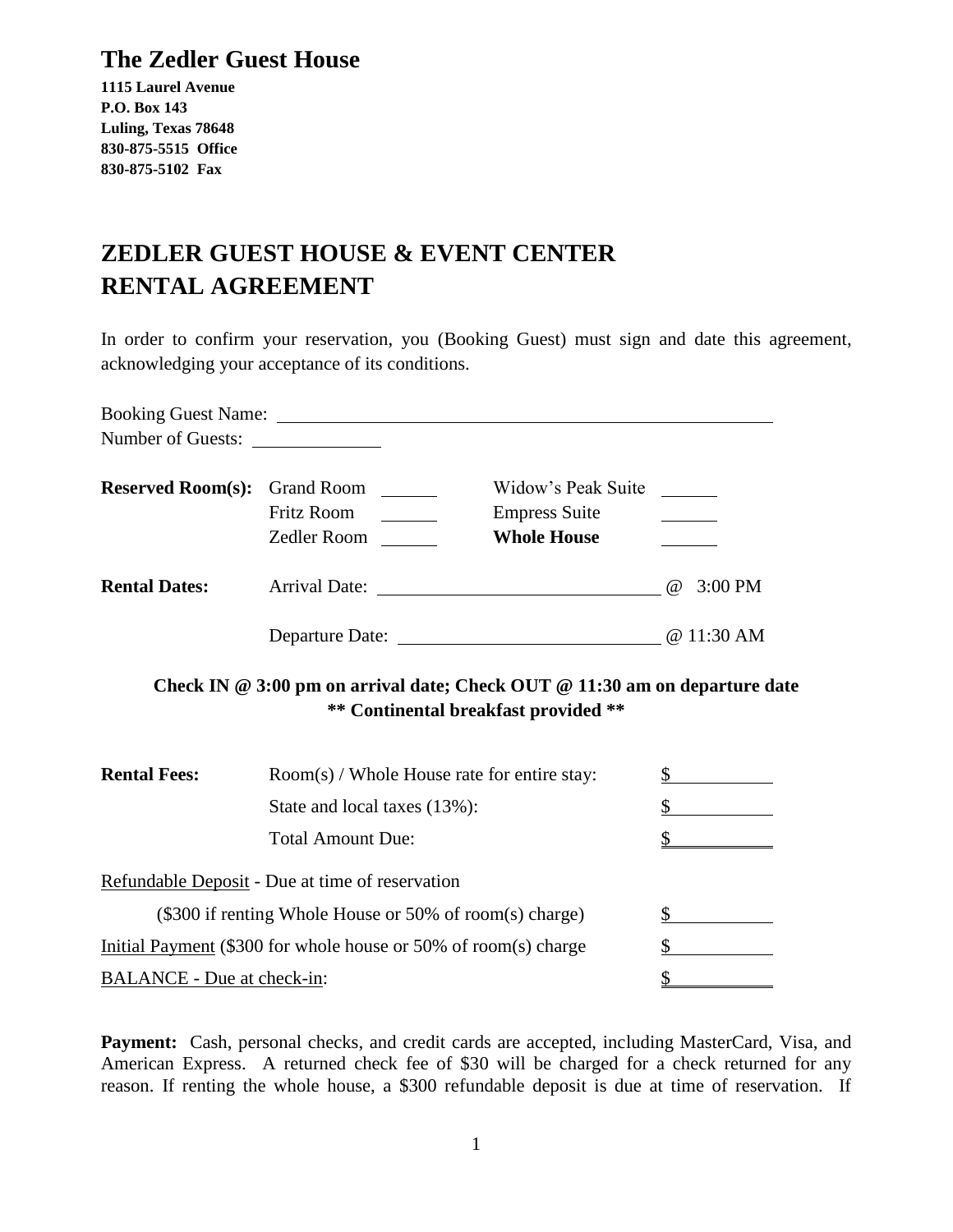damage repairs or extra cleaning costs are incurred during your stay, these costs may be deducted from the refundable deposit.

**Guests:** Only persons in the Booking Guest's party may stay overnight at the Zedler Guest House. If it is determined during or after your stay that additional room(s) or suite(s) were used, other than the originally contracted room(s), you may be charged full normal rate(s) for any additional rooms used during your stay. The Booking Guest is responsible for all persons in her/his party and invitees.

**Cancellations:** Initial payment and refundable deposit (\$300 for each whole house or 50% of room(s) charge) will be refunded if a cancellation is received sixty (60) or more days prior to the arrival date. If a cancellation is received less than sixty days prior to the arrival date, the initial payment and refundable deposit made at the time of reservation will not be refunded.

**Keys:** All keys must be returned upon departure. If a key is lost, misplaced or not returned, the Zedler Guest House must be re-keyed. As the Booking Guest, you will be responsible for the cost to re-key the House.

**Remote Controls:** All remote controls must stay in the rooms. If a remote control is lost, misplaced or not returned, the Booking Guest may be billed for the replacement costs below:

Climate Control Remotes (\$200 each replacement cost)

Television Remotes (\$40 each replacement cost)

**Parking:** Parking is located on the circle driveway at the front of the House and the designated parking area at the back of the House. Please do not park on the road at the front of the House, which is a no parking and towing zone.

**Personal Items:** The Zedler Guest House is not responsible for guests' or invitees' personal property that is lost, stolen or left behind. If requested and found, left-behind property will be returned at the expense of the guest or invitee.

**Smoking and Pets:** The Zedler Guest House is a smoke-free environment, and smoking is only allowed outside the structure. Pets are not allowed at the Zedler Guest House. Any smell of cigarette smoke or pets in the House may result in charges against your deposit.

**Housekeeping:** Housekeeping services are provided prior to and after your stay. Do not remove towels, linens, nor any other items from the House.

**Condition of Property:** Any damage to the Zedler Guest House or its furnishings caused by you, your guests, or persons visiting you or your guests is your responsibility, as the Booking Guest. Please place all debris and garbage in the outside dumpster at the back of the House. If furniture is moved during your stay, return it to its original space. Use the appliances only for their intended purposes. You must pay all costs, up to and beyond the amount of the deposit and initial payment, for damages, repairs and/or excessive clean-up required related to your rental of the Zedler Guest House.

**Accidents, Injuries, Illness:** The owner and its officers, agents, employees, agents and servants are not responsible for any accidents, injuries or illness that occurs at the Zedler Guest House due to the actions or behavior of you, your guests and/or invitees. By signing this Rental Agreement, you